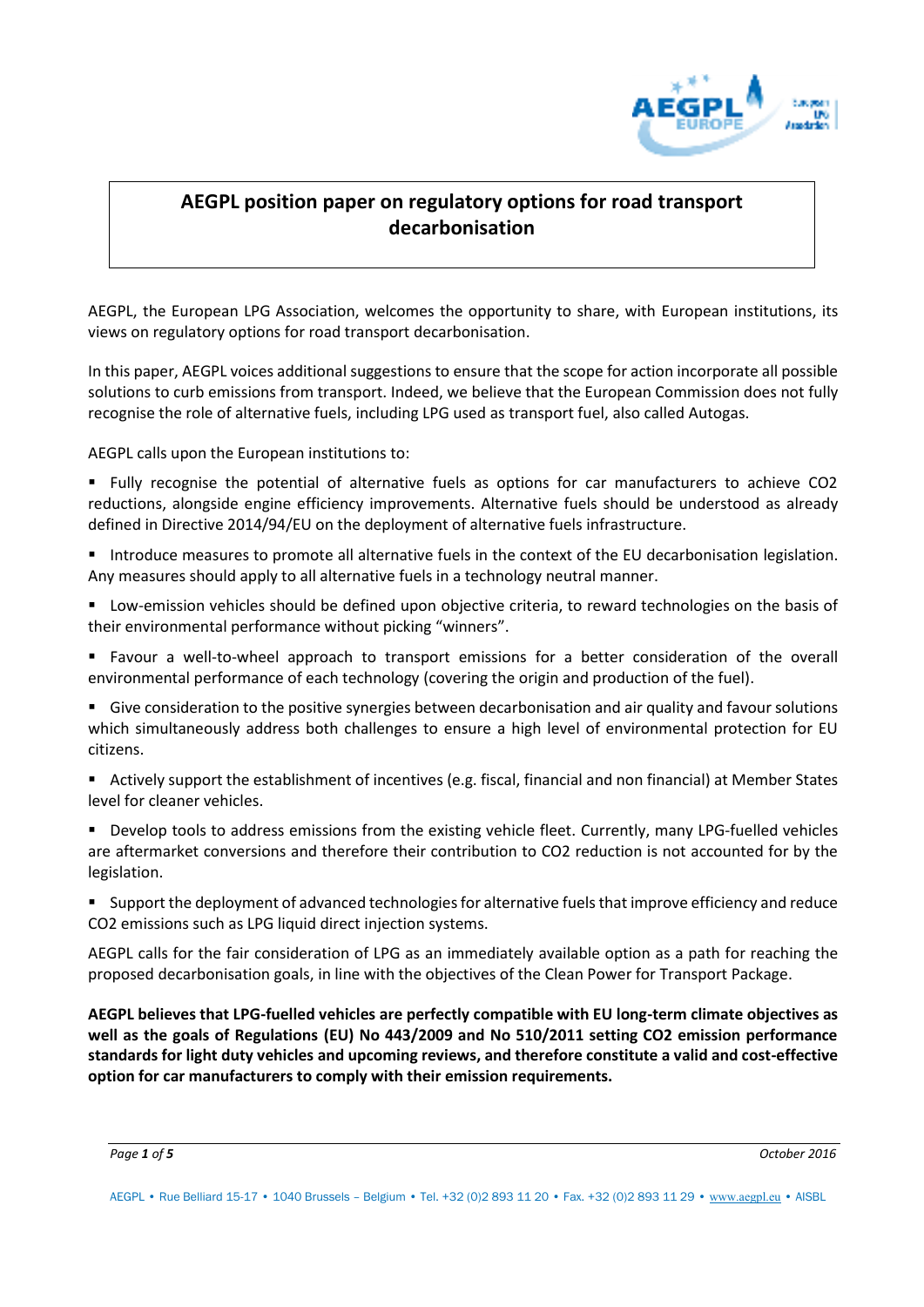

#### **LPG contribution to EU policy objectives**

#### **Provide a high-level of environmental protection**

AEGPL fully agrees that negative impact on the environment in general, and on air quality in particular are among the most important effects of vehicle emissions on the daily life of millions of EU citizens. LPG-fueled vehicles contribute to significantly improving this situation. They are particularly advantageous in urban areas, where noxious and particulate matter (PM) emissions affecting human health are generating socially and economically unacceptable costs. Tests in laboratories have proven that Autogas vehicles, in average, emit 96% less NOx than diesel vehicles<sup>1</sup>. Contrary to diesel, whose fumes are classified as carcinogenic by the World Health Organisation since 2013, LPG cars generate almost no particulate matters and black carbon (soot). More recently, a research on real driving emissions measured through a portable system showed that Autogas cars emit 9% to 20% less CO2, 45% less CO, and 90% less small particles than their gasoline equivalents<sup>2</sup>. LPG-fueled vehicles show good results on non regulated pollutants (formaldehyde, acetaldehyde…).

#### **Combat climate change and improve fuel efficiency of road vehicles**

AEGPL support the fight against raising temperature and is committed to contributing towards global and EU climate change mitigation objectives. Autogas vehicles bring benefits in terms of CO2 emissions:

- Tank-to-Wheels savings: as quoted in the final report on the evaluation of the cars and vans Regulations<sup>3</sup>, *"while diesel and petrol have similar CO2 emissions per kWh on combustion, CO2 emissions from burning gaseous fuels are substantially lower, in the case of LPG around 10-15%"* according to a study by DEFRA (2014), results which are corroborated by industry tests on benches as well as in real driving conditions.

- Well-to-Wheels savings: according to the largely recognised JEC Well-to-Wheel study<sup>4</sup>, used for laying down the calculation methods and reporting requirements of the Fuel Quality Directive<sup>5</sup>, LPG vehicles emit 21% less CO2 than petrol and 23% less CO2 than diesel equivalent vehicles on a life cycle basis.

In addition, LPG vehicles emit limited amounts of methane, which is not currently regulated but which is known to contribute to global warming up to 84 times more than CO2 in the medium term.

We estimate that if Autogas meets 10% of Europe's transport needs by 2020, it will bring a reduction of European CO2 emissions by 350 million tonnes<sup>6</sup>. This opportunity to reduce GHG should not be neglected.

#### **Improve EU energy security of supply**

LPG has substantial reserves due to its dual origins - 60% from gas field extraction 40% from crude oil refining globally - there are no concerns as to the availability of LPG in the foreseeable future. The use of LPG also

*Page 2 of 5 October 2016*

 $\overline{a}$ <sup>1</sup> EETP: "European Emission Test Programme" Final report, N.JEULAND - X. MONTAGNE, 2004

<sup>&</sup>lt;sup>2</sup> Abgastest<u>s unter realen Fahrbedingungen: Autogas-Pkw im Vergleich mit Benzin- und Diesel-Fahrzeugen, Prof. Dr.-</u> [Ing. Thomas Heinze und Oliver Zemborski im Auftrag des Deutschen Verbandes Flüssiggas e. V. November 2016 a](http://dvfg.de/fileadmin/user_upload/Downloads_Infothek/HTW-Untersuchung_PEMS-RDE-WLTC-bei-LPG-Benzin-Diesel-Pkw.pdf)nd V-Motech for CFBP and AEGPL, Test RDE sur des véhicules GPL, Etude des émissions de gaz et particules, 2015

<sup>&</sup>lt;sup>3</sup> http://ec.europa.eu/clima/policies/transport/vehicles/docs/evaluation\_ldv\_co2\_regs\_en.pdf

<sup>4</sup> <http://iet.jrc.ec.europa.eu/about-jec/downloads>

<sup>5</sup> <http://eur-lex.europa.eu/legal-content/EN/TXT/PDF/?uri=CELEX:32015L0652&from=EN>

<sup>6</sup> <http://www.aegpl.eu/media/81922/autogas%20roadmap%202013%20final%202mb.pdf>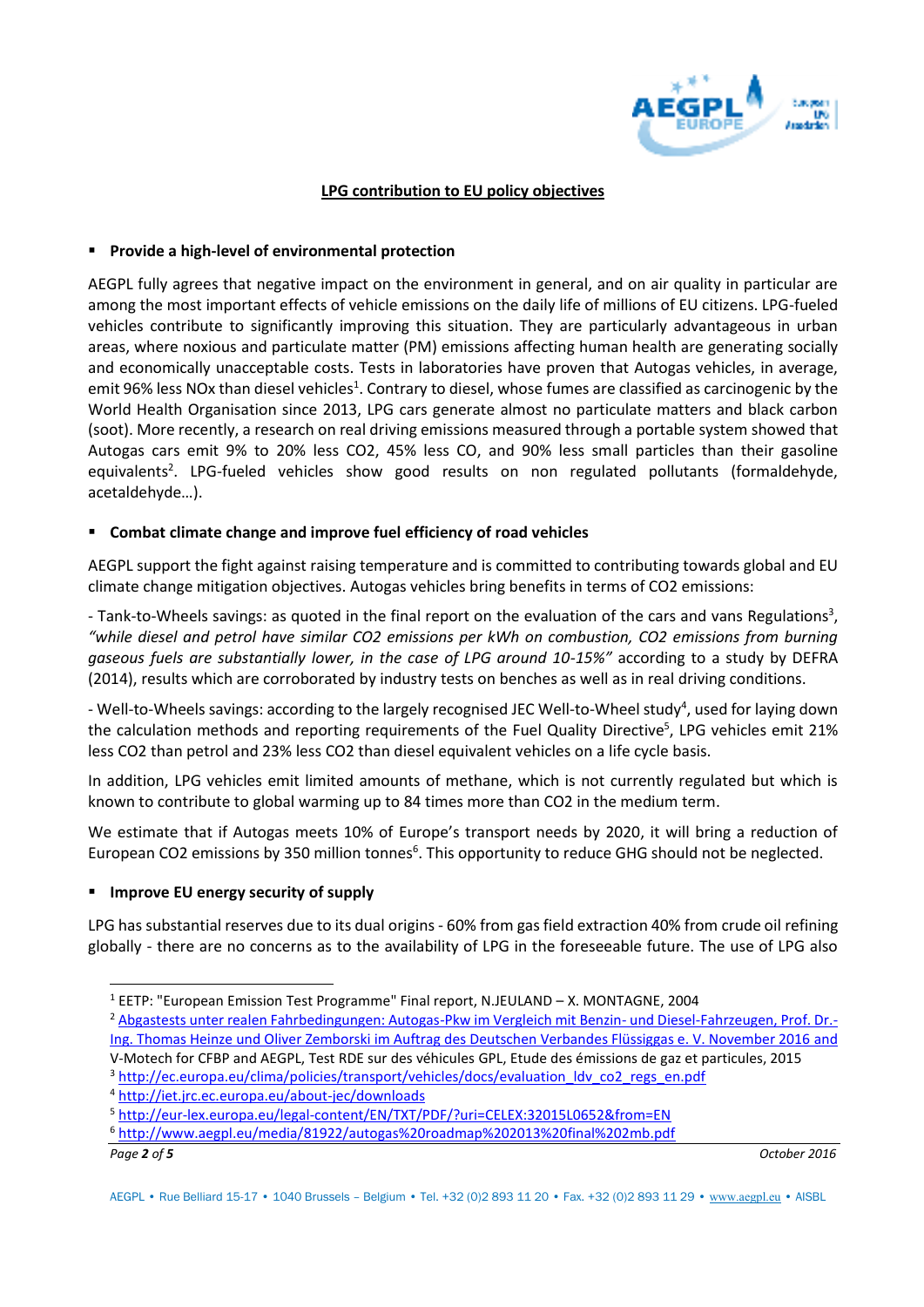

promotes European self-sufficiency as there is an overall balance between Europe's production and consumption of LPG. In addition, LPG imports are geographically diversified, with product coming from North America, Central Asia, Russia, North Africa etc.

#### **A low-hanging fruit for tackling transport emissions**

LPG provides car manufacturers with an option to cope with EU goals (both CO2 target and Euro emission standards) without major investment costs, as the technology is well proven, readily available and easy to implement, and the infrastructure is well developed (with over 30,000 filling stations in the EU). In addition, the European industry is a clear leader in the design and development of alternative fuel systems, and has the potential to further develop our expertise and export it to emerging markets. Finally, LPG implies the safeguarding and development of an SME network to convert, maintain LPG-fueled vehicles, providing income and employment at local level.

#### **Tackle transport emission in a socially-equitable manner**

Autogas vehicles participate to the promotion of small businesses locally-installed throughout Europe, and not subject to relocation. From a consumer perspective, there is a wide range of vehicle models available from car brands throughout Europe, and most vehicles in the market can be converted to LPG, which is a customer-friendly option.

Most importantly, driving on LPG provide drivers with limited operating costs, in comparison with traditional fuels but also many other alternative fuels. In particular, Autogas costs is in average more than 50% lower than petrol or diesel in the EU. LPG can therefore bring substantial emission reductions while maintaining the purchasing power of low income families.

#### **Other suggestions for action**

#### **Consumer information and labelling**

AEGPL strongly believes that information to consumers is key to develop more sustainable purchasing decisions. Better informed consumers can play a role in promoting a switch to cleaner fuels and to decarbonise the transport sector. An effective labelling system has the potential to encourage car manufacturers to invest in efficiency improvements as well as in the development of sustainable alternative technologies. AEGPL calls for the expansion of the scope of the car label to include NOx and PM emissions as well as running costs (e.g. € per kilometre). The CO2 value indicated on the label should reflect lifecycle emissions, i.e. emissions at all stages therefore including the emissions related to the production and distribution of energy sources in addition to the cars' tailpipe emissions (well-to-wheel approach) for all technologies. We also consider that car labels should be made obligatory for second hand cars, since used cars' sales make up a considerable share of overall car sales. In order to make the label more effective, it is crucial that marketing campaigns aimed at increasing its awareness are delivered on both traditional and electronic media.

#### **Measure to tackle emissions from the existing vehicle fleet**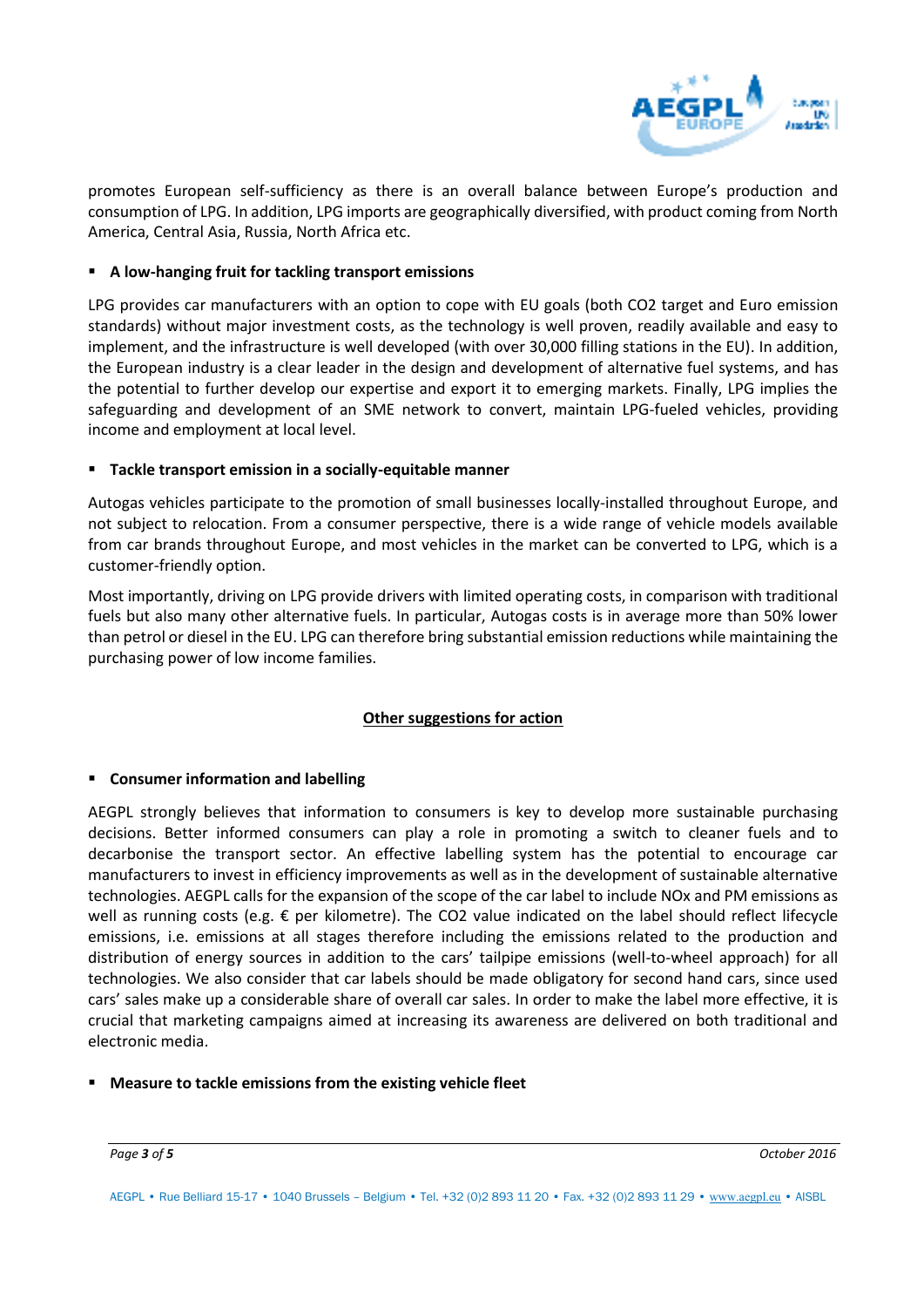

AEGPL firmly supports actions addressing the existing vehicle fleet. As repeatedly stated by car manufacturers, the existing fleet represents the most important potential of CO2 savings in Europe. But measures in this field should consider all the possible options on an equal footing. LPG fuelled cars represent an immediately available means of reducing CO2 emissions from cars as explained above.

## **Promotion of alternative fuels in the context of the monitoring and regulation of CO2 emissions from heavy-duty vehicles**

Switching to alternative fuels are one of the solutions to reduce transport emissions in the heavy duty sector as well. For buses and trucks, there are technologies allowing for the substitution of a proportion of diesel by LPG. This diesel/LPG mix technology (dual fuel) can offer up to 10% reduction in CO2 emissions approximately, which is non negligible, in addition to significant benefits in terms of pollutant reductions, and NOx in particular. Conversion kits are being developed while harmonised technical prescriptions are currently being negotiated at UNECE level. The vehicle modification is rather cost-effective, an investment which is paid back through lower fuel costs (LPG is in average 50% cheaper than petrol and diesel). While this market is currently emergent, diesel/LPG dual fuel options for the heavy duty segment offers great opportunities for the future, and therefore should be properly considered in future regulatory development addressing CO2 emission from trucks and buses.

Additionally, it is technically possible to have heavy-duty vehicles running 100% on LPG. Several projects are being developed in this field, in particular for buses, responding to a growing demand from local councils in a context of air quality plans implementation. Boosting the introduction of this technology in the market could contribute to higher rates of CO2 emission reduction with Autogas.

### **Background - LPG market in Europe**

Automotive LPG, also known as Autogas, is Europe's most widely used alternative fuel in the transport sector. With 7,800,000 vehicles already running on Autogas, serviced by a filling station network of over 30,000 sites in the EU, Autogas offers an alternative to conventional fuels<sup>7</sup>. LPG today represent approximately 3% of the EU total passenger cars fleet, according to the European Environmental Agency. European drivers can choose their LPG car among over 90 models, proposed by the biggest car brands (Opel, Ford, Dacia, Fiat, Hyundai etc) with full manufacturer warranty and other benefits. While Autogas is mainly used in the passenger cars segment in Europe, it offers some opportunities in the commercial and heavy duty segments as well.

-------------

For further information, please contact Cécile Nourigat at cecile.nourigat@aegpl.be

#### *About AEGPL (The European LPG Association)*

*AEGPL is the sole representative of the LPG industry at European level, representing national LPG Associations as well as distributors and equipment manufacturers from across Europe. Our mission is to engage with EU decision-makers and the wider policy community in order to optimise the contribution that LPG - as a clean* 

 $\overline{a}$ 

<sup>&</sup>lt;sup>7</sup> Argus Media, Statistical Review of European LPG, 2015